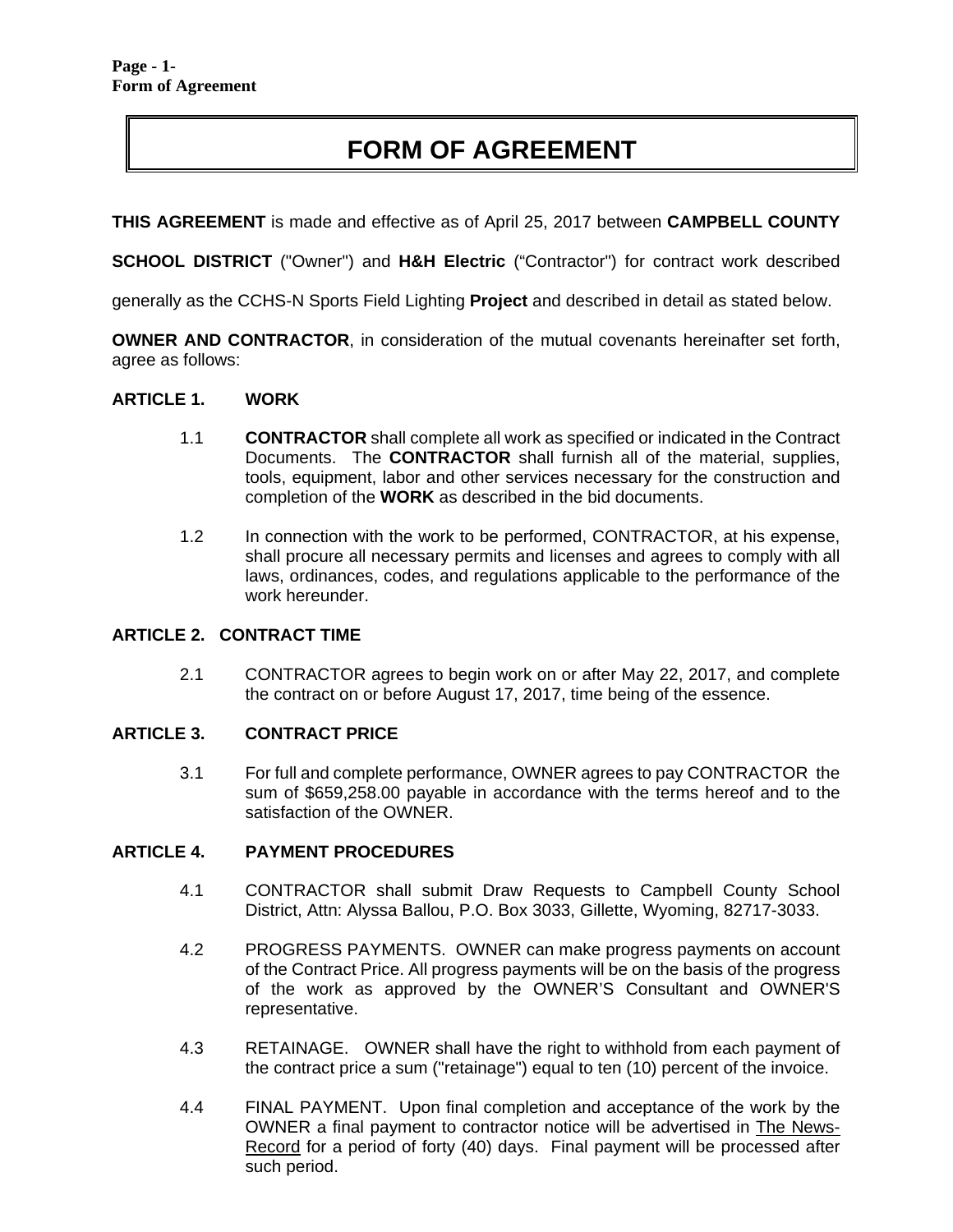# **ARTICLE 5. CONTRACTOR'S REPRESENTATIONS**

- 5.1 CONTRACTOR has familiarized itself with the nature and extent of the Contract Documents, Work, Site, Locality, and all local conditions and Laws and Regulations that in any manner may affect cost, progress, performance or furnishing of the Work.
- 5.2 CONTRACTOR agrees to perform all the Work described in the Contract Documents.
- 5.3 CONTRACTOR will furnish all of the material, supplies, tools, equipment, labor and other services necessary for the construction and completion of the Work as described in the Contract Documents.

## **ARTICLE 6. CHANGES IN WORK**

6.1 The OWNER may order changes in the work, the Contract sum being adjusted accordingly. All such orders and adjustments shall be in writing and subject to the terms and conditions of this Contract. Claims by the CONTRACTOR for extra cost must be made in writing to the OWNER'S representative and approved by OWNER before executing the work involved.

# **ARTICLE 7. CONTRACT DOCUMENTS**

- 7.1 The Contract Documents which comprise the entire agreement between OWNER and CONTRACTOR concerning the Work consist of the following.
	- 1. Invitation for Bids
	- 2. Instructions to Bidders
	- 3. General Conditions
	- 4. Technical Specifications
	- 5. Addenda, and Bid Form
	- 6. Form of Agreement
	- 7. Notice of Award
	- 8. Performance and Payment Bond
	- 9. Certificate of Insurance
	- 10. Wyoming Unemployment Certificate of Good Standing
	- 11. Wyoming Workers Compensation Certificate of Good Standing
	- 12. Change Orders
	- 13. Blueprints
	- 14. Notice to Proceed
	- 15. Form of Bid

#### **ARTICLE 8. CLEANING**

8.1 CONTRACTOR shall, at his own expenses, at all times keep the premises free from accumulation of debris, waste materials, and rubbish, and at the completion of the work, he shall remove his tools and equipment and all surplus materials, debris, waste material, and rubbish and shall leave the premises in a neat and clean condition. If CONTRACTOR does not attend to such cleaning immediately upon request, OWNER shall have the right to have this work done by others and deduct the cost therefore from the payment due CONTRACTOR hereunder.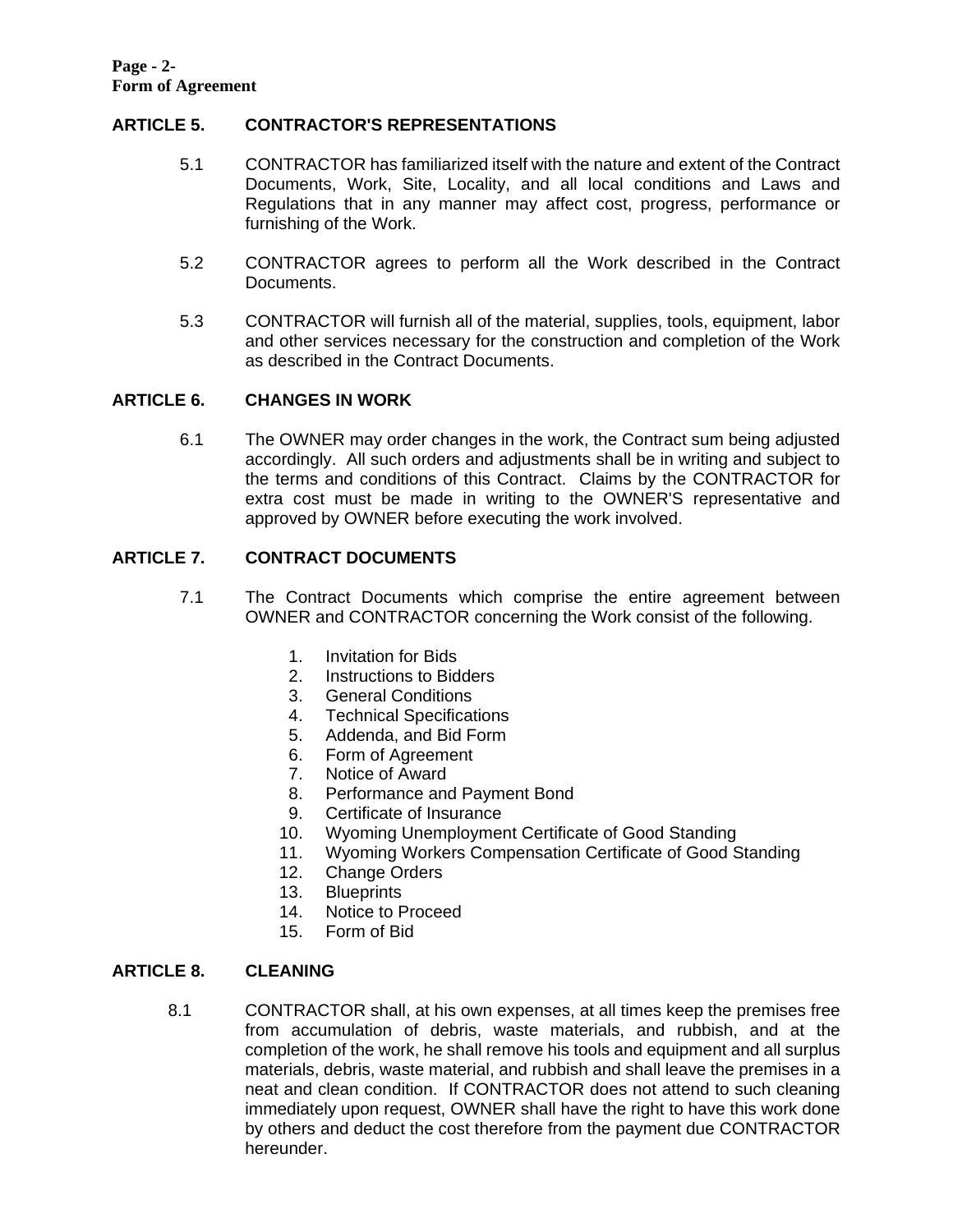#### **Page - 3- Form of Agreement CONTRACTOR'S FAILURE TO PROSECUTE WORK.**

9.1 Should CONTRACTOR neglect to prosecute the work properly, or fail to perform any provision of the Contract, the OWNER after seven days written notice to the CONTRACTOR, may, without prejudice to any other remedy it may have, make good the deficiencies and may deduct the cost thereof from the payment then or thereafter due CONTRACTOR or, at its option, may terminate the Contract. If the unpaid balance of the contract price exceeds the expense of finishing the work, such excess shall be to CONTRACTOR, but if such expense exceeds such unpaid balance, CONTRACTOR shall pay the difference to the OWNER.

## **ARTICLE 10. DEFECTIVE WORK**

10.1 No payment, in whole or in part, shall be deemed a waiver of any defect in materials or workmanship, and the OWNER reserves the right to withhold payment pending inspection of the work performed by CONTRACTOR. Notwithstanding payment by OWNER of the sums due hereunder or failure of the OWNER to discover or reject defective material and workmanship, the CONTRACTOR shall re-execute any work that fails to conform to the requirements of the contract and that appears during the progress of the work and shall remedy any defects due to faulty materials or workmanship which appear within a period of one year from the date of completion of the contract. The provisions of this article apply to work done by subcontractors as well as work done by direct employees of the CONTRACTOR.

# **ARTICLE 11. INDEPENDENT CONTRACTOR**

- 11.1 CONTRACTOR shall at all time be an INDEPENDENT CONTRACTOR in performing the work under this Contract including any additions thereon and shall furnish all supervision and direction required to complete the work.
- 11.2 The CONTRACTOR is responsible for all state and federal taxes on payments earned under the agreement and on the earnings paid to any workers hired by the CONTRACTOR.

# **ARTICLE 12. ASSIGNMENT AND SUBCONTRACTS**

12.1 The CONTRACTOR shall not assign his interest in this contract nor sublet nor subcontract any portion of the work. The CONTRACTOR agrees to bind every subcontractor approved by the OWNER to all of the terms and conditions of this agreement. The CONTRACTOR agrees that he is fully responsible to the OWNER for the acts and omissions of his subcontractor, as CONTRACTOR is for the acts and omissions of himself and of persons directly employed by him.

# **ARTICLE 13. INDEMNIFICATION**

13.1 CONTRACTOR agrees to indemnify and save harmless OWNER, and any of its affiliated companies from and against all claims, demands, liabilities, suits, judgments and decrees, losses and costs and/or expenses of any kind or nature whatsoever on account of injuries to or death of any person or persons or damage to any property occurring directly or indirectly from the performance of work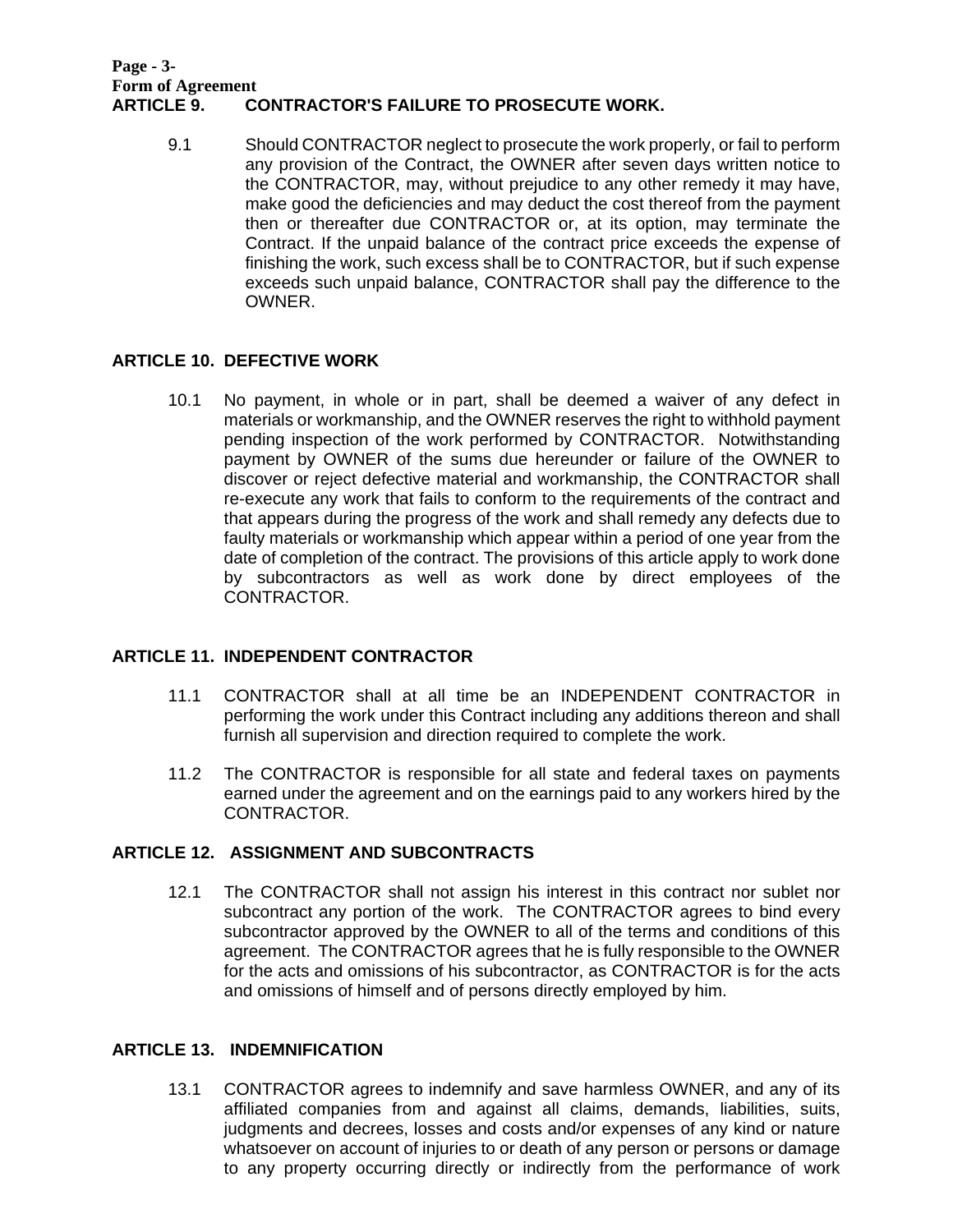#### **Page - 4- Form of Agreement**

hereunder by CONTRACTOR or his employees, agents, servants, associates or subcontractors however such injuries or death or damage to property may be caused.

# **ARTICLE 14. WAIVER OF CLAIMS, LIENS, ETC.**

14.1 CONTRACTOR, individually and on behalf of his subcontractors, materialmen and workers hereby waives and agrees to indemnify and save harmless the OWNER from all attachments, claims, and liens against OWNER and OWNER's property by reason of labor or materials or both, furnished under this CONTRACT.

# **ARTICLE 15. MISCELLANEOUS**

- 15.1 OWNER and CONTRACTOR each binds itself, its partners, successors, assigns and legal representatives to the other party hereto, its partners, successors, assigns and legal representatives in respect of all covenants, agreements and obligations contained in the Contract Documents.
- 15.2 OWNER and CONTRACTOR acknowledge that this Agreement is subject to the "Preference for State Laborers" as provided in Wyoming Statute per Wyoming Statute § 16-6-203 et.seq. Said Statute requires, in part, that "Wyoming labor be used except other laborers may be used when Wyoming laborers are not available for the employment from within the state or are not qualified to perform the work involved." CONTRACTOR, by signing this Agreement, specifically acknowledges the requirements of Wyoming Statute § 16-6-203 and pursuant to said statute, CONTRACTOR agrees that it shall use Wyoming laborers as required.
- 15.3 16-6-103. Limitation on subcontracting by resident contractors. A successful resident bidder shall not subcontract more than thirty percent (30%) of the work covered by his contract to nonresident contractors.

# **ARTICLE 16. LIQUIDATED DAMAGES**

 16.1 The OWNER and CONTRACTOR recognize that time is of the essence in this AGREEMENT. OWNER and CONTRACTOR agree that, as liquidated damages for delay, the CONTRACTOR shall pay the OWNER three hundred dollars (\$300) for each day that expires after the time specified for final completion.